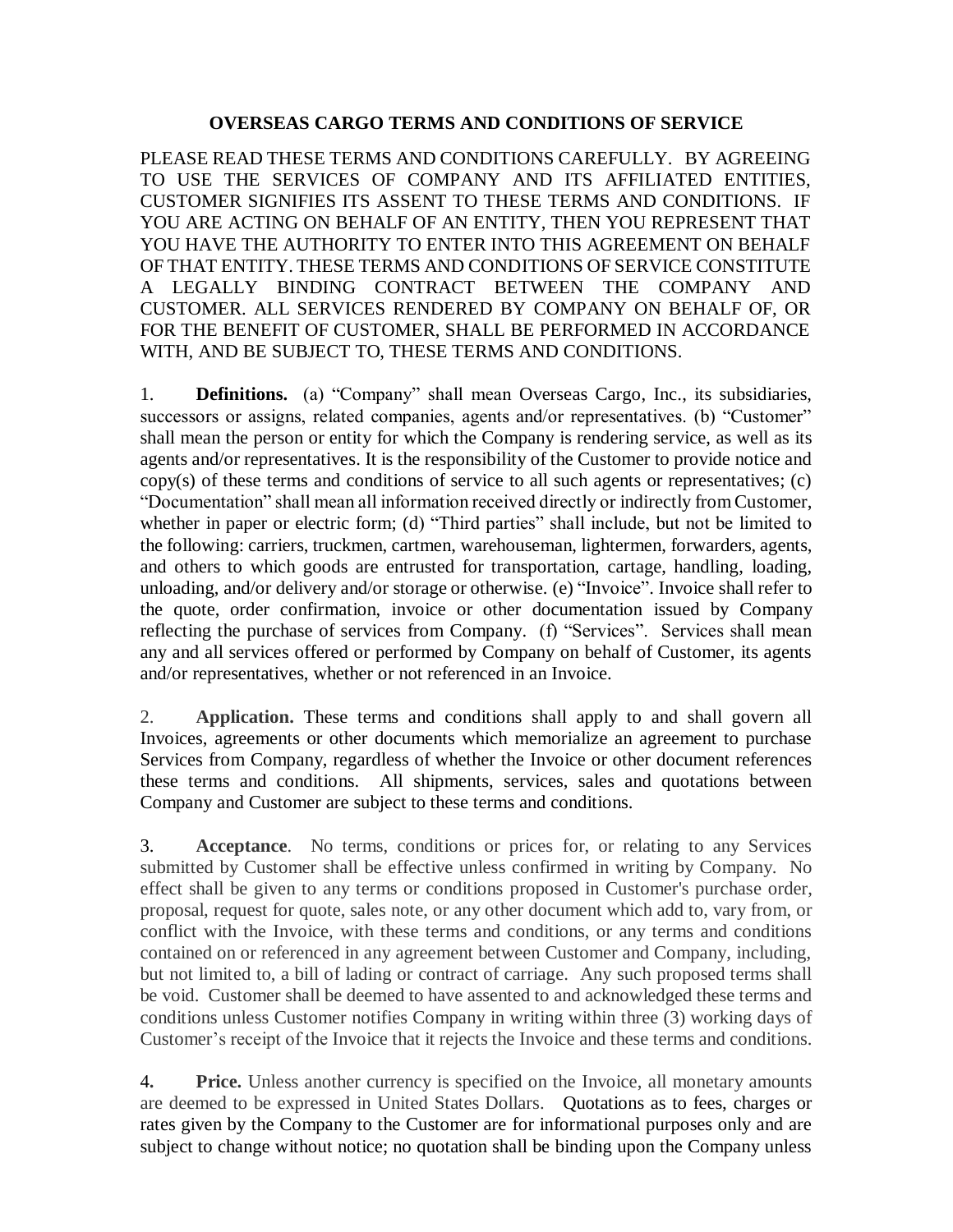the Company in writing agrees to undertake the handling or transportation, or arrangement thereof, of the shipment as a specific rate or amount set forth in the quotation and payment arrangements are agreed to between the Company and the Customer.

5. **Payment.** Customer shall pay for Services and related services in accordance with the terms set forth in the Invoice, or as otherwise set forth in writing between the Customer and Company. In the event the Invoice does not contain payment terms, all Invoices are payable no later than thirty (30) days after receipt by Customer. Payment shall not be contingent upon any payment to the Customer from any third party. Customer may not set off any sums owed to Company for any reason.

6. **Costs of Collection.** In any dispute involving monies owed to Company, Company shall be entitled to all costs of collection, including reasonable attorney's fees and interest at 18% per annum or the highest rate allowed by law, whichever is lower. The confiscation or detention of a shipment by any governmental authority shall not affect or diminish the liability of Customer to Company to pay all charges or other money due promptly on demand.

7. **Company as Independent Contractor.** Company shall be an independent contractor with respect to the performance of all services performed on behalf of Customer and neither Company nor anyone employed by Company shall be deemed for any purpose to be the employee, agent, servant or representative of Customer in the performance of any service or part thereof in any manner dealt with hereunder.

8. **Limitation of Actions.** (a) Unless subject to a specific statute or international convention, all claims against the Company for a potential or actual loss, must be made in writing and received by the Company, within ninety (90) days of the event giving rise to claim; the failure to give the Company timely notice shall be a complete defense to any suit or action commenced by Customer. (b) All suits against Company must be filed and properly served on Company as follows: (i) For claims arising out of ocean transportation, within one (1) year from the date of the loss; (ii) For claims arising out of air transportation, within two (2) years from the date of the loss; (iii) For claims arising out of the preparation and/or submission of an import entry(s), within seventy five (75) days from the date of liquidation of the entry(s); (iv) For any and all other claims of any other type, within two (2) years from the date of the loss or damage or the shortest period permitted by law, whichever period is shorter.

9. **Selection of Third Parties and/or Routes.** Company shall use reasonable care in its selection of third parties, or in selecting the means, route and procedure to be followed in the handling, transportation, loading, unloading, storage and delivery of the shipment. Advice by the Company that a particular person or entity has been selected to render services with respect to the goods, shall not be construed to mean that the Company warrants or represents that such person or firm will render such services nor does Company assume responsibility or liability for any actions(s) and/or inaction(s) of such third parties and/or its agents, and shall not be liable for any delay or loss of any kind, which occurs while a shipment is in the custody or control of a third party or the agent of a third party; all claims in connection with the act of a third party shall be brought solely against such party and/or its agents, in connection with any such claim, the Company shall reasonably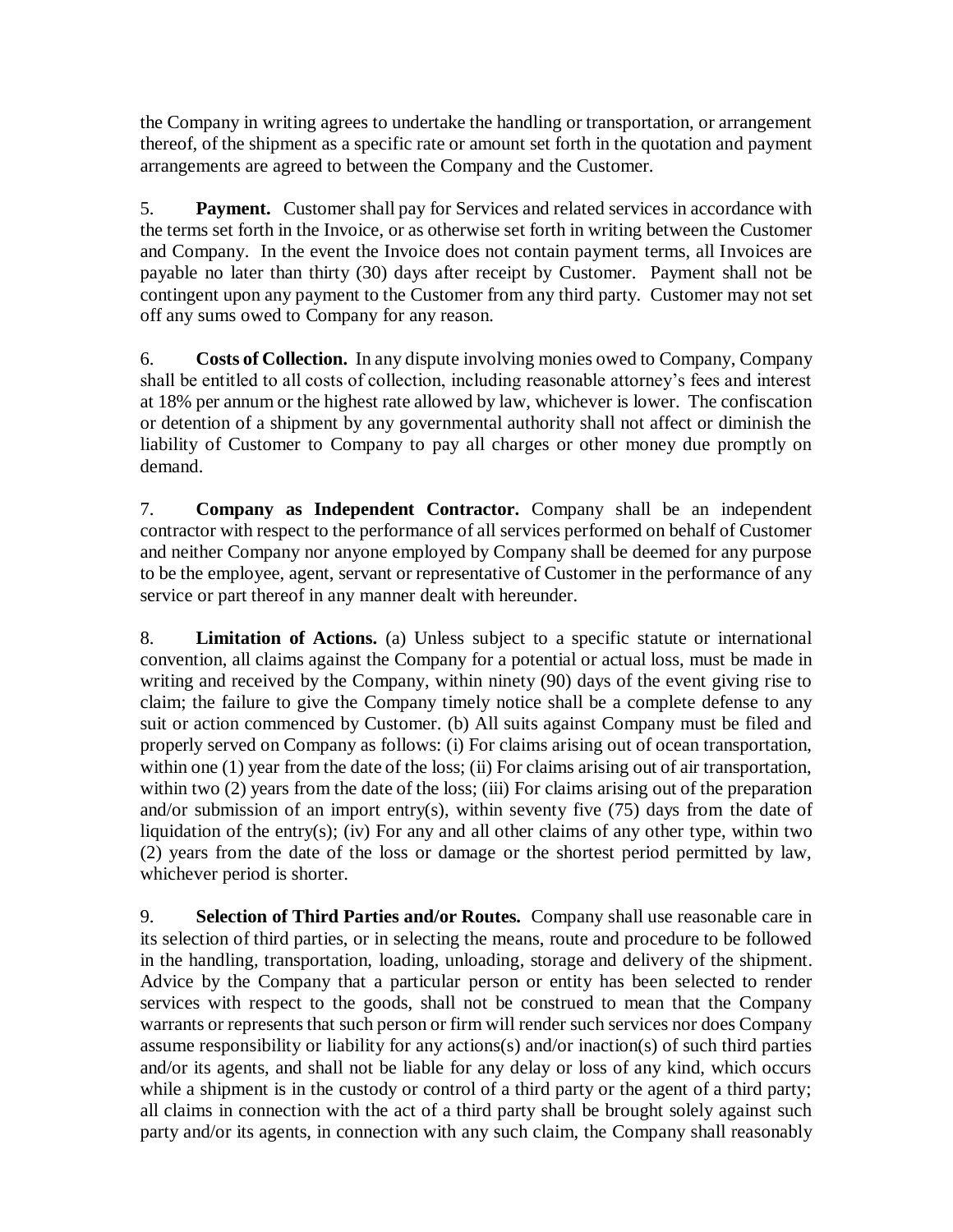cooperate with the Customer, which shall be liable for any charges or costs incurred by the Company.

10. **Disclaimers; Limitation of Liability.** (a) Except as specifically set forth herein, Company makes no express or implied warranties in connection with its services; (b) Subject to (d) below, Customer agrees that in connection with any and all services performed by the Company, the Company shall only be liable for its negligent acts, which are the direct and proximate cause of any injury to Customer, including loss or damage to Customer's shipments, and the Company shall in no event be liable for the acts of third parties; (c) In connection with all services performed by the Company, Customer may obtain additional liability coverage, up to the actual or declared value of the shipment or transaction, by requesting such coverage and agreeing to make payment therefor, which request must be confirmed in writing by the Company prior to rendering services for the covered transaction(s). (d) In the absence of additional coverage under (c) above, the Company's liability shall be limited to the following: (i) where the claim arises from activities relating to customs brokerage, \$50.00 per entry or the amount of brokerage fees paid to Company for the entry, whichever is less; (ii) where the claim arises from activities performed by Company as an NVOCC, the liability as set forth in Company's tariff or applicable bill of lading, whichever is less; (iii) in all other cases, \$50.00 per shipment or transaction, (e) In no event shall Company be liable or responsible for consequential, indirect, incidental, statutory or punitive damages even if it has been put on notice of the possibility of such damages, including any and all loss or damages arising from delay of services.

11. **Indemnification/Hold Harmless.** The Customer agrees to indemnify, defend, and hold the Company harmless from any claims and/or liability arising in any way from the transportation, storage, loading, unloading and/or delivery of the shipments and/or any action, inaction, omission, or conduct of the Customer, which violates any Federal, State and/or other laws, and further agrees to indemnify and hold the Company harmless against any and all liability, loss, damages, costs, claims and/or expenses, including but not limited to reasonable attorney's fees, which the Company may hereafter incur, suffer or be required to pay by reason of such claims, including any claims by any Third Party for freight or other charges, duties, fines, penalties, liquidated damages or other money due arising from services provided to or on behalf of the Customer. Customer agrees to indemnify, defend and hold the Company harmless from any claim, suit, demand or action in whatever form, asserted against Company for any injury, death, property damage, environmental damage or advertising injury arising in any way from the transportation, storage, loading, unloading and/or delivery of the shipments.

12. **General Lien And Right To Sell Customer's Property.** (a) Company shall have a general and continuing lien on any and all property of Customer coming into Company's actual or constructive possession or control for monies owed to Company with regard to the shipment on which the lien is claimed, a prior shipment(s) and/or both; (b) Company shall provide written notice to Customer of its intent to exercise such lien, the exact amount of monies due and owing, as well as any on-going storage or other charges; Customer shall notify all parties having an interest in its shipment(s of Company's rights and/or the exercise of such lien. (c) Unless, within thirty days of receiving notice of lien, Customer posts cash or letter of credit at sight, or, if the amount due is in dispute, an acceptable bond equal to 110% of the value of the total amount due, in favor of Company, guaranteeing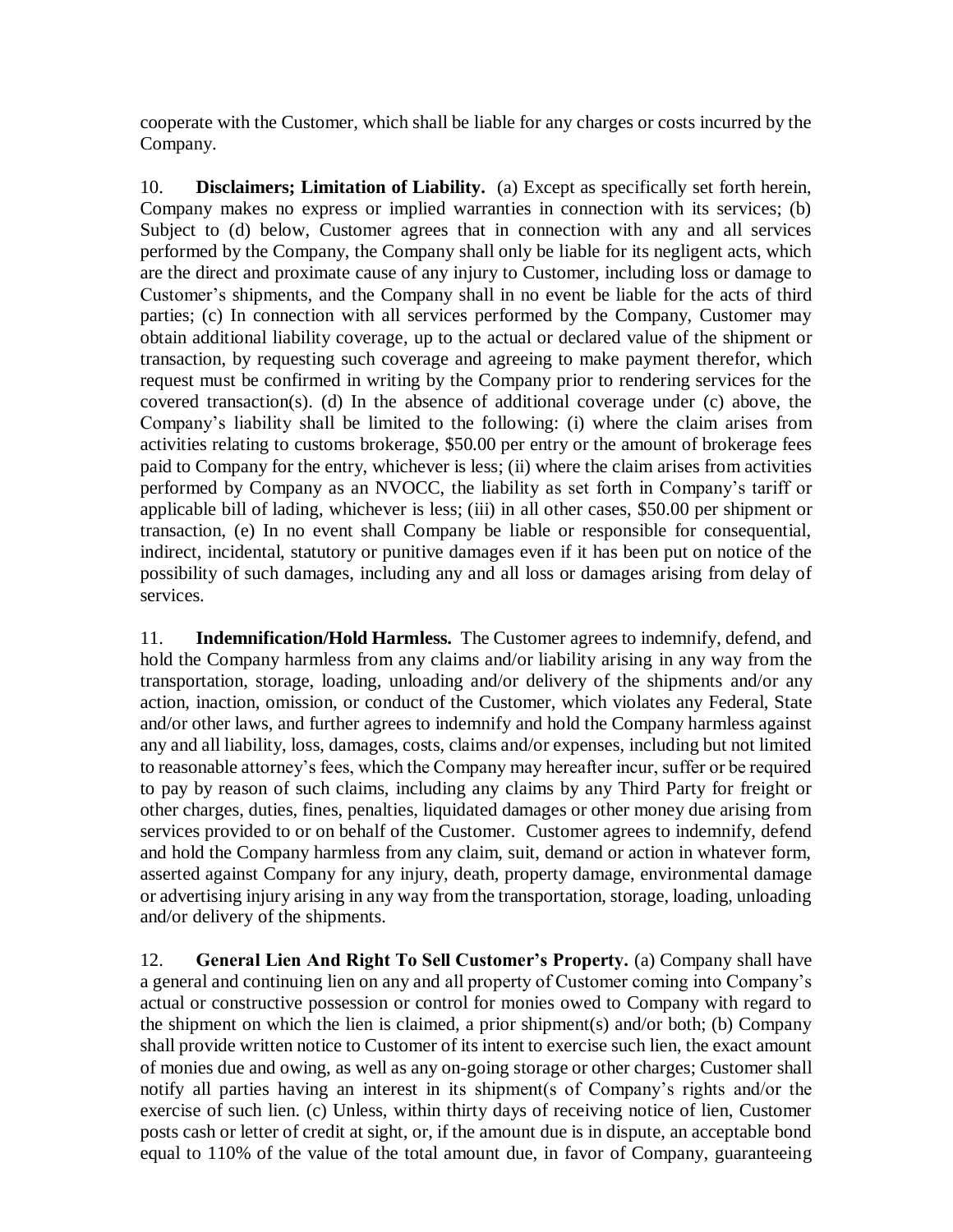payment of the monies wed, plus all storage charges accrued or to be accrued, Company shall have the right to sell such shipment(s) at public or private sale or auction and any net proceeds remaining thereafter shall be refunded to Customer.

13. **Modification.** Company reserves the right to change, modify, add, or delete portions of these terms and conditions from time to time without further notice. The headings contained in these terms and conditions are included for convenience and shall not affect the language included herein.

14. **Compensation of Company.** The compensation of the Company for its services shall be included with and is in addition to the rates and charges of all carriers and other agencies selected by the Company to transport and handle the shipments and such compensation shall be exclusive of any brokerage, commissions, dividends, or other revenue received by the Company from carriers, insurers and other in connection with the shipment. In any referral for collection or action against the Customer for the monies due the Company, upon recovery by the Company, the Customer shall pay the expenses of collection and/or litigation, including a reasonable attorney fee.

15. **Severability.** In the event any Paragraph(s) and/or portion(s) hereof is found to be invalid and/or unenforceable, then in such event the remainder hereof shall remain in full force and effect.

16. **Force Majeure.** Company shall not be liable for any delay in performance of its obligations and responsibilities under an Invoice due to causes beyond its control, and without its fault or negligence, such as but not limited to war, embargo, national emergency, insurrection or riot, acts of the public enemy, fire, flood or other natural disaster, provided that said party has taken reasonable measures to notify the other promptly in writing, of delay.

17. **Notice**. Any notice or other communication required or permitted by these terms and conditions must be given in writing and must be delivered by personal delivery (including personal delivery by overnight courier such as Federal Express, DHL, or similar overnight courier), first class mail (registered or certified), telecopy or e-mail (with a copy sent by personal delivery or first class mail), in each case addressed as follows, or to such other address or addresses as may be hereafter furnished by one party to the other party in compliance with the terms hereof. Notice will be deemed given when received or delivered. Notice shall be given:

| If to Company: Attn.: | Telefax: |
|-----------------------|----------|
|                       | Email:   |

If to Customer at such address, physical or electronic, as furnished in the Invoice or such other address utilized or referenced by Customer in its correspondence with Company.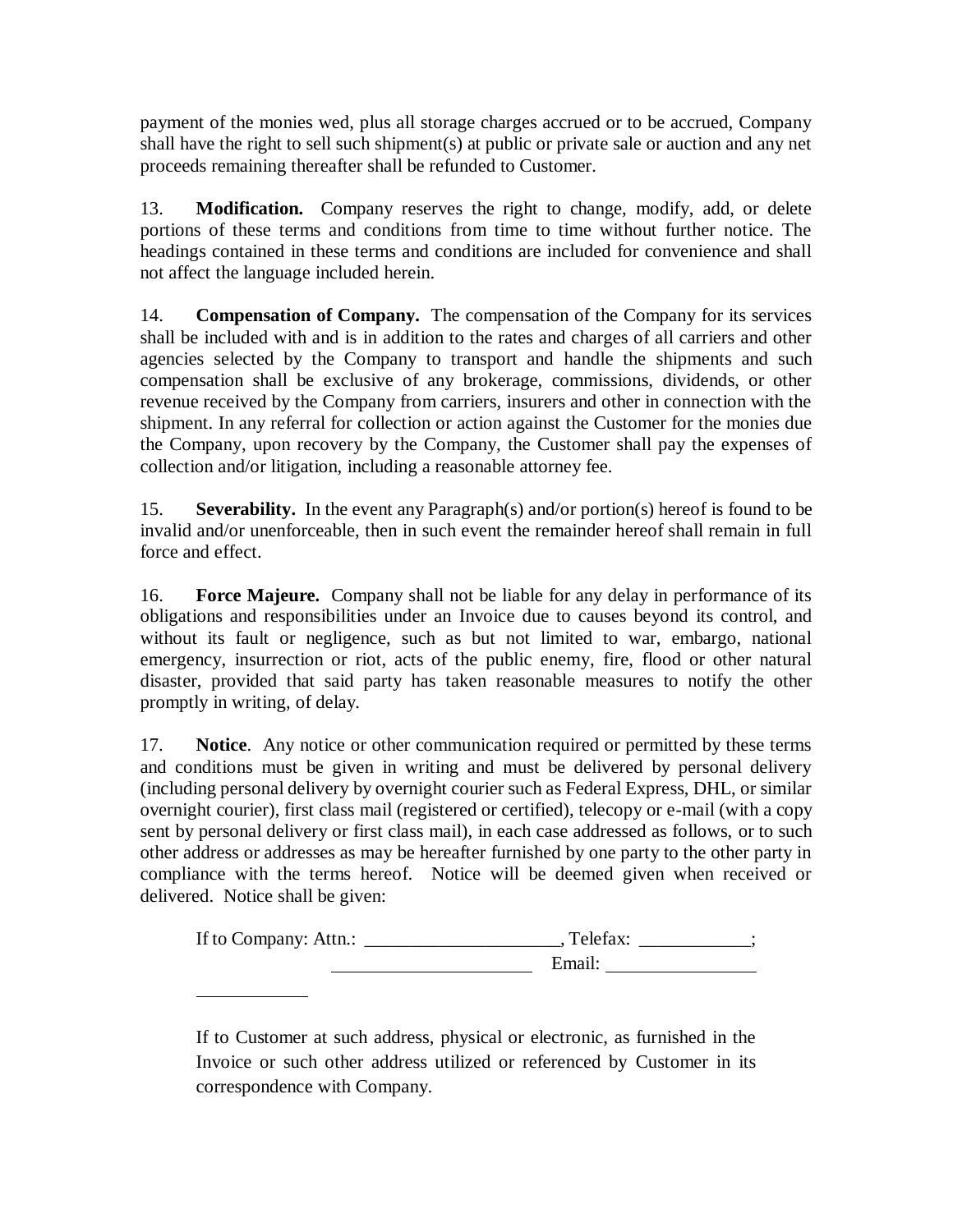18. **Governing Law; Consent to Jurisdiction and Venue.** These terms and conditions of service and the relationship of the parties shall be construed according to the laws of the State of New York, without giving consideration to principals of conflict of law. Customer and Company (a) irrevocable consent to the jurisdiction of the United States District Court and the State courts of New York County, New York; (b) agree that venue for any and all disputes hereunder shall lie exclusively in New York County, and agree that any action relating to the services performed by Company, shall be brought in the federal or state courts in said county; (c) consent to the exercise of *in personam* jurisdiction by said courts over it, and (d) further agree that any action to enforce a judgment may be instituted in any jurisdiction.

19. **Application of Tariff, Bills of Lading.** To the extent that Company is performing Services as a non-vessel operating common carrier, the provisions of the Company's applicable tariff, if any, and the Company's bill of lading terms and conditions of service are incorporated herein. In accepting this Invoice, Customer acknowledges the receipt, and application of the tariff and/or Company bill of lading terms and conditions. Copies of the provisions of the Company's applicable tariff are obtainable from the Company or its agents upon request or, from the Company's publicly available tariff, which is published at the location reported to the appropriate government body. The tariff is also available by subscription. The Company's tariff and bill of lading terms and conditions of service are provided to the Customer by the Company in other commercial documents related to the carriage of goods by sea (which may include, but are not limited to, the Company's invoices, the shipper's letter of instructions, the credit application, powers of attorney, and other commercial documents), and at the Company's offices. Nothing herein shall be understood to replace or supersede any applicable terms as contained in Company's tariff or bill of lading. With respect to the provision of services as a non-vessel operating common carrier, in the case of inconsistency the following order shall govern: Company's tariff, Company's bill of lading terms and conditions, these terms and conditions of service.

20. **Brokerage Services.** To the extent that Company is performing Services in the United States as a domestic transportation broker, it is understood that Company's responsibility shall be limited to arranging for transportation of Customer's freight as a broker of freight transportation, as that term is defined by 49 U.S.C. § 13102(2). These terms and conditions of service shall apply to the provision of brokerage services by Company unless otherwise set forth in writing between Company and Customer regarding the provision of brokerage services.

- 20.1 Customer shall be responsible for providing Company with timely and accurate delivery instructions and description of the cargo, including weight, dimensions, any special handling requirements, for any shipment.
- 20.2 Customer shall comply with all applicable laws and regulations relating to the transportation of hazardous materials as defined in 49 CFR § 172.800 and § 173 et seq. to the extent that any shipments constitute hazardous materials. Customer is obligated to inform Company immediately if any such shipments do constitute hazardous materials. Customer shall defend, indemnify and hold Company harmless from any penalties or liability of any kind, including reasonable attorney fees, arising out of Customer's failure to comply with applicable hazardous materials laws and regulations.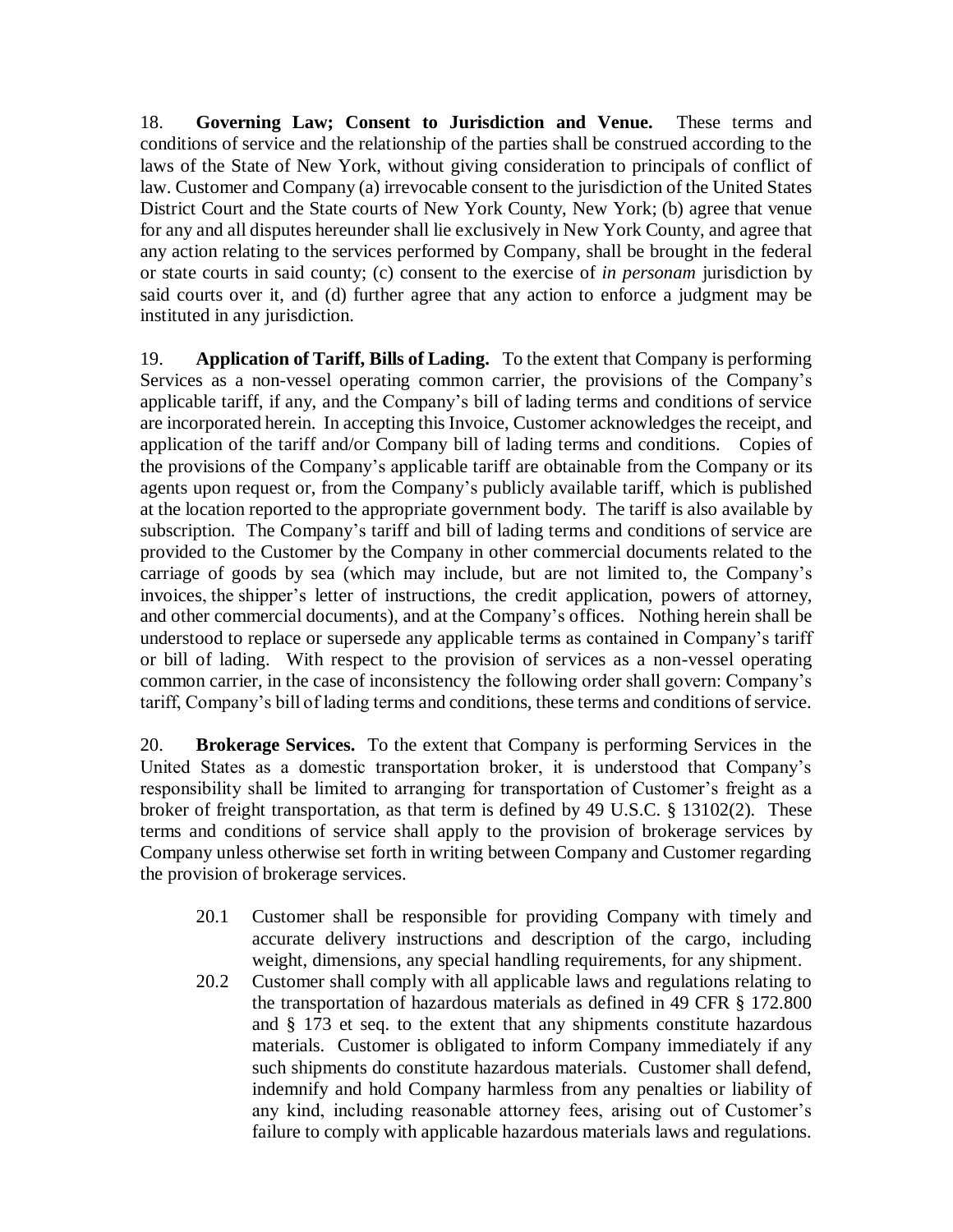- 20.3 Customer shall be primarily responsible for the payment of all carrier charges, including freight and accessorial charges, for the shipments.
- 20.4 Customer shall be responsible for the accurate freight classification for all shipments.
- 20.5 Company shall use reasonable care in its selection of third parties to perform the transportation of Customer's freight. In the performance of its brokerage duties hereunder, Company has entered into, or may enter into, agreements with entities which will perform the carriage and/or freight forwarding services for the transportation of Customer's freight. It is expressly understood that Company does not assume responsibility as a carrier or freight forwarder of cargo under said agreements and Customer expressly acknowledges that Company does not assume such responsibility as a carrier. In the event that Company performs other services relating to the transportation of Customer's freight, Company's liability shall be limited to \$50 per shipment, or the limitation as set forth in the applicable bill of lading or transport document, whichever is less. In the event Company agrees to perform other functions, separate and apart from broker services, including, but not limited to, the arranging for customs brokerage services, ocean freight forwarding services, temporary storage and warehousing services, and other logistics functions, where any loss or damage occurs as a result of acts or omissions, breaches, or other liability arising from the provision of services not related to the performance of broker services, the liability of Company shall be as set forth herein.
- 20.6 It is understood that the insertion of Company's name on the bill of lading and/or delivery receipt shall be for the convenience of the Customer or carrier only and shall not change Company's status as a property broker or make Company liable as a carrier of the shipment.
- 21. **Warehousing Services:** The following provisions shall apply to govern warehousing services provided by Company**:**
	- 21.1 Definition. "Warehousing Services" shall include all services performed by Company at Company's warehouse, or in a warehouse leased or otherwise utilized by Company. These services shall include, but not be limited to, storage, on-forwarding, warehouse distribution, packing and crating.
	- 21.2 In the performance of the warehousing services, Company shall be considered as a warehouseman under applicable local law.
	- 21.3 For all property of Customer or Customer's customers entering into the possession of Company as a warehouseman, Company shall issue a warehouse receipt which shall note the description of the merchandize entering the warehouse, including, if available, quantity, type, condition and value of the merchandize. The warehouse receipt may also include the rate of storage and any other charges for services to be rendered with respect to the merchandize. In the event a warehouse receipt is not issued, these terms and conditions shall apply and Customer agrees to pay the rate for storage as set forth in the invoice for services issues by Company.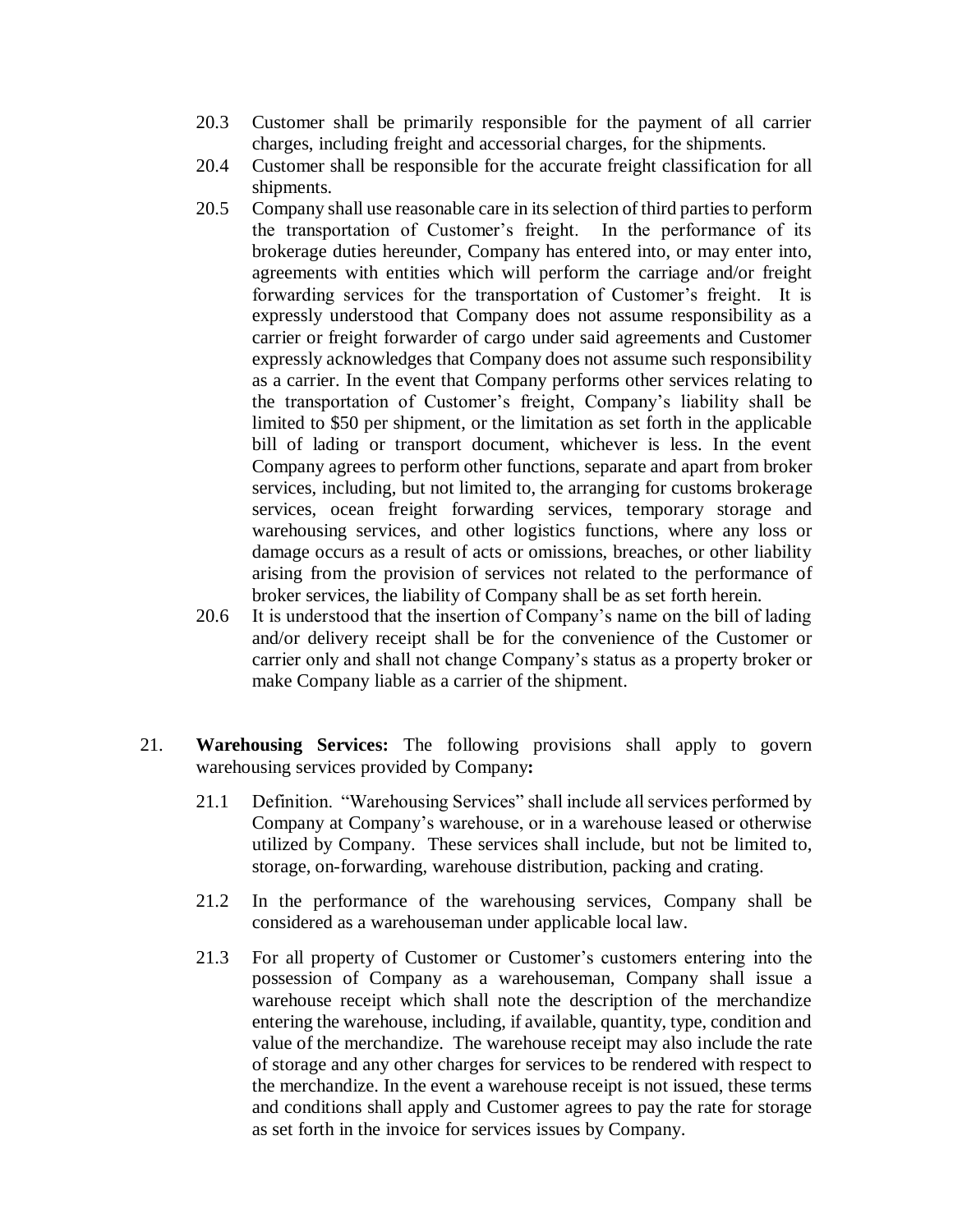- 21.4 All goods for storage shall be delivered at the warehouse property marked and packed for handling. Customer shall furnish, at or prior to such delivery, a manifest showing marks, brands or sizes to be kept and accounted for and the class of storage desired, otherwise the goods may be stored on bulk or assorted lots, in freezers, coolers or general storage at the discretion of Company and will be charged accordingly. Company undertakes to store and deliver goods only in the packaging in which they are originally received, unless by special arrangement and subject to charge.
- 21.5 All goods are stored on a month to month basis unless otherwise agreed prior to commencement of the storage period. Unless otherwise agreed by the Company and Customer, a full month's storage charge will apply on all goods received between the first and fifteenth inclusive of calendar month and one half month's storage charge will apply on all goods received between the sixteenth and the last date inclusive of the month, and a full month's charge will apply to all goods in storage on the first day of the next succeeding calendar month.
- 21.6 Except where another procedure is provided by statute, Company may, upon written notice to Customer and to any other person known by Company to claim an interest in the goods, require the removal of all or any part of the goods by the end of the next succeeding storage month. Such notice shall be given by delivery in person or by registered or certified letter addressed to the last known address of the person to be notified.
- 21.7 In all circumstances where freight is received at the warehouse, transit shall be deemed to have ceased and the storage of said goods shall be pursuant to the terms of the warehouse receipt issued or in accordance with these terms and conditions of service.
- 21.8 Company is specifically authorized at its sole discretion and without notice to store the subject goods with third parties. Third parties to whom the goods are entrusted may limit liability for loss or damage; Company will request excess valuation coverage only upon specific written instructions from Customer, which must agree to pay any charge therefore. Customer expressly acknowledges that there is a distinction between excess valuation coverage, which increases the legal liability amount of the subject service provider beyond a released value rate, and a request for insurance. In the absence of written instructions from Customer, and/or in instances in which the third party does not agree to a higher declared value, at Company's discretion, the goods may be tendered to the third party subject to the terms of the third party's limitations of liability and/or terms and conditions of service.
- 21.9 **Liability.** Company's liability for loss or damage for warehouse services provided at a warehouse it operates or owns shall be limited to 50 cents per pound per item, unless otherwise provided in the warehouse receipt. Company shall in no way be liable for any loss or damage occurring in a third-party warehouse.

The responsibility of Company, in the absence of any other written